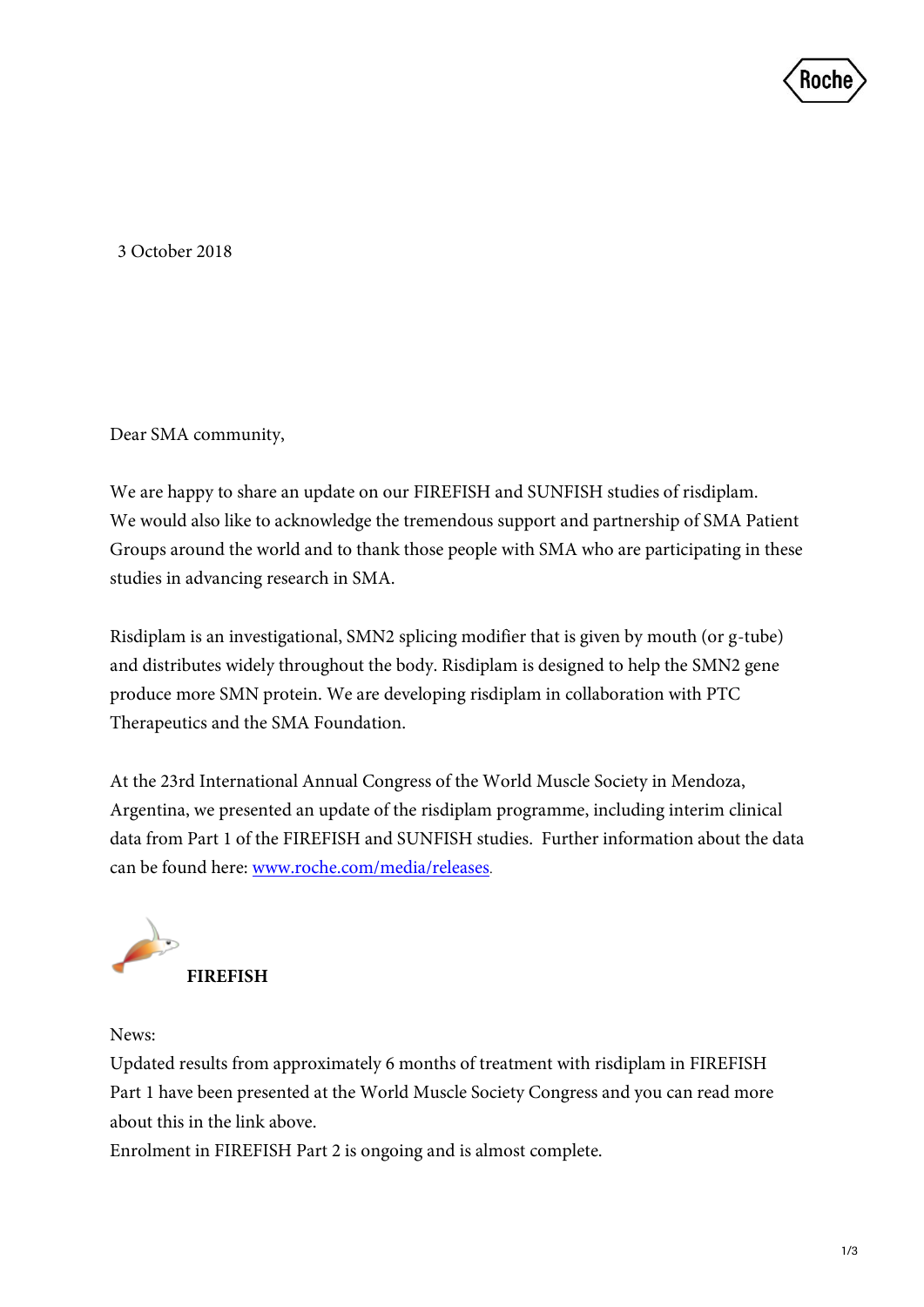

## *FIREFISH background:*

FIREFISH is a two-part study in babies between 1 to 7 months of age with Type 1 SMA. It is an open label study, which means that all babies receive risdiplam and there is no placebo. The objective of Part 1 was to assess the safety and determine the dose of risdiplam for Part 2 of the study. Part 1 has been completed and enrolled 21 patients. The participants of Part 1 are continuing to receive risdiplam and are now enrolled in the open-label extension phase of the study.

Part 2 will assess the safety and efficacy of risdiplam in approximately 40 babies. The main analysis will be based on how many babies can sit without assistance at one year of treatment.



## *News:*

Updated results from 12 months of treatment in SUNFISH Part 1 have been presented at the World Muscle Society Congress and you can read more about this in the link above. We are also happy to share that enrolment in SUNFISH Part 2 is now complete and includes 180 participants.

## *SUNFISH background*

SUNFISH is a two-part study evaluating risdiplam in people with Type 2 and 3 SMA between 2 and 25 years of age. It is placebo controlled, with two out of every three participants receiving risdiplam and one receiving placebo. The objective of Part 1 was to assess the safety profile and concentration of risdiplam at different dose levels as well as the level of SMN protein in blood. Part 1 has been completed and enrolled 51 participants. The participants from Part 1 of SUNFISH are continuing to receive risdiplam and are now enrolled in the open-label extension phase of the study.

Part 2 is the pivotal part of the study and will assess efficacy and safety of risdiplam after 12 months of treatment.